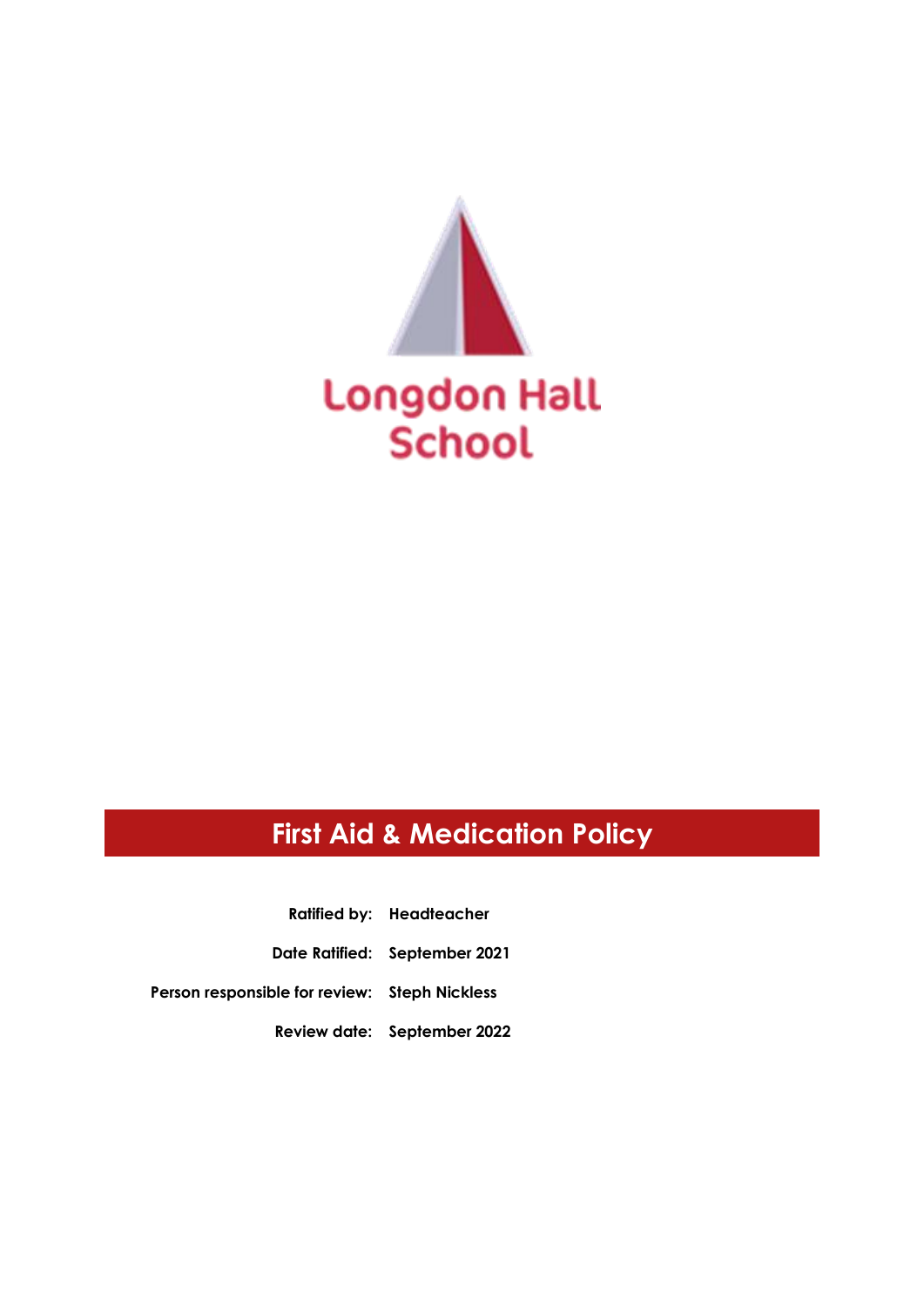## Contents

| Introduction 1, 3 |  |
|-------------------|--|
|                   |  |
|                   |  |
|                   |  |
|                   |  |
|                   |  |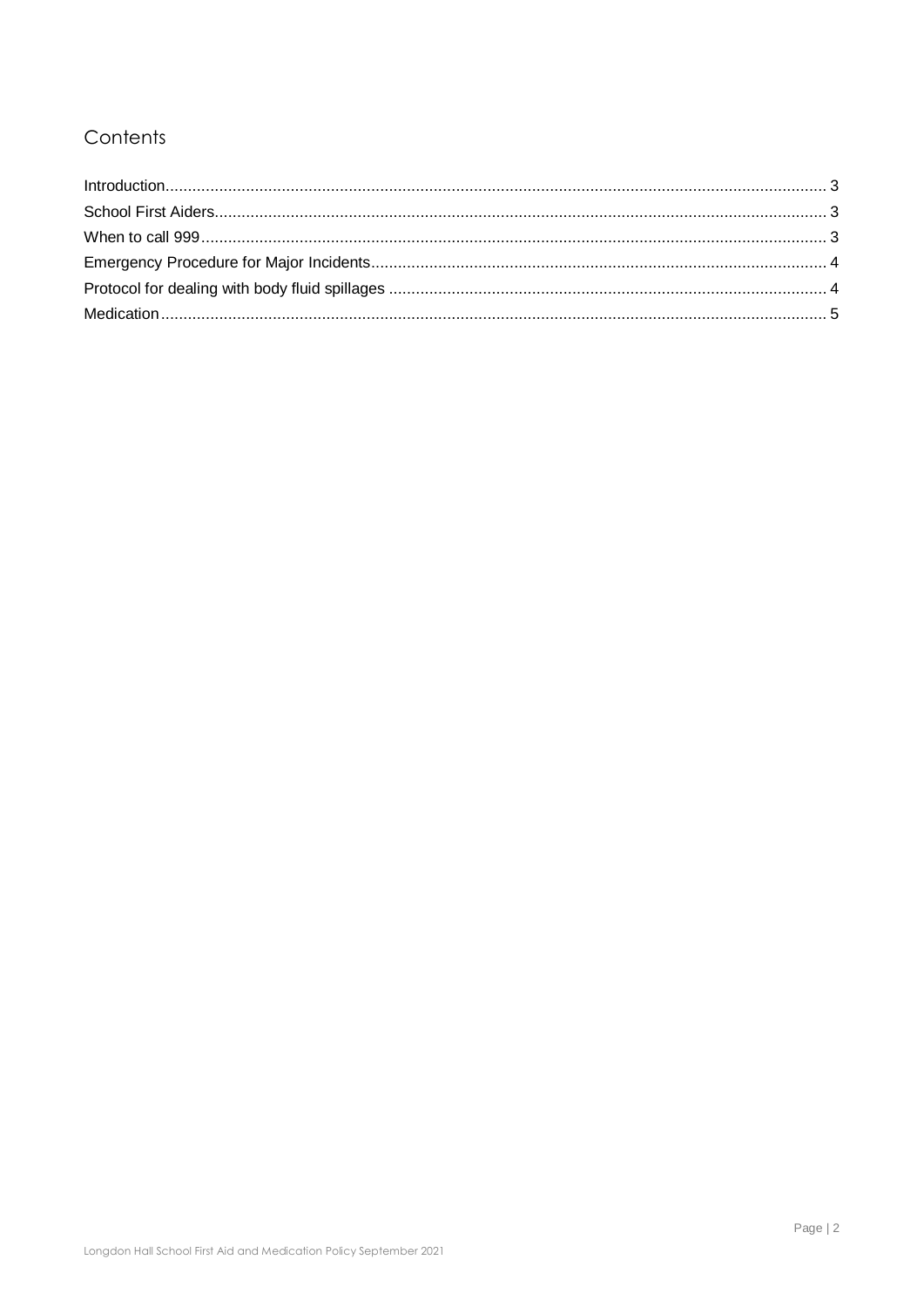### <span id="page-2-0"></span>**Introduction**

Our school supports the need of all of our pupils and promotes the protection of their rights in accordance with the UNCRC (1992) with a particular focus on:

*Best interests of the child – the best interests of the child must be the top priority in all things that affect children (Article 3)*

#### *Right to health and health services – every child has the right to the best possible health (Article 24)*

It is the policy of Longdon Hall School that there should be adequate and appropriate equipment, facilities and trained personnel to provide first aid within the school. First aid provision is available at all times while people are on the school premises, and also off the premises whilst on school visits.

Longdon Hall School exceeds the minimum first aid provision suggested in the DfES "Guidance on First Aid for Schools". The school provides suitable stocked first aid containers, in the office and in the first aid room. There is also an emergency eyewash kit and a body fluid disposal kit in the office.

Before undertaking any off-site activities first aid provision is considered and first aid kits are kept in the minibuses. All first aid containers are marked with a white cross on a green background.

At Longdon Hall School there is always an appointed person on-site to take charge when someone is injured or becomes ill. Contact will be made with the pupil's parent/carer to inform them of the situation and whether the pupil has been taken to hospital. Every endeavor will be made to get the parent/carer to the same hospital as the pupil.

#### <span id="page-2-1"></span>**School First Aiders**

Appointed persons have emergency first aid training. The Head of school carries the responsibility for informing the school community of the first aid arrangements.

Details of who first aid personnel are, and where they are to be found are displayed prominently. Staff and pupils are made aware of this information.

Staff take precautions to avoid infections and follow basic hygiene procedures. They have access to single use disposable gloves and hand washing facilities, and take great care when dealing with blood or bodily fluids and disposing of dressings or equipment.

Whenever pupils are off-site engaging in adventurous activities an appointed person accompanies the group.

Longdon Hall School has a procedure which records all accidents, and provides for the reporting of fatal or serious accidents, injures etc. to the Health and Safety Executive and Acorn Education and Care.

The school records any first aid treatment given on-site and retains these records for inspection in the statutory accident book. Emergency contact numbers, and consent for medical treatment are obtained for all pupils. Parents/carers are informed of significant incidents in writing.

First aid arrangements are the subject of regular and systematic checks.

#### <span id="page-2-2"></span>**When to call 999**

Any accident that is beyond First Aid assistance, including serious head injuries, excessive bleeding, unconsciousness or any other life threatening situation, must be treated as an emergency and a call for ambulance assistance must be made. Action must be taken as soon as possible. The head of school must be informed and an accident recorded in RIDDOR.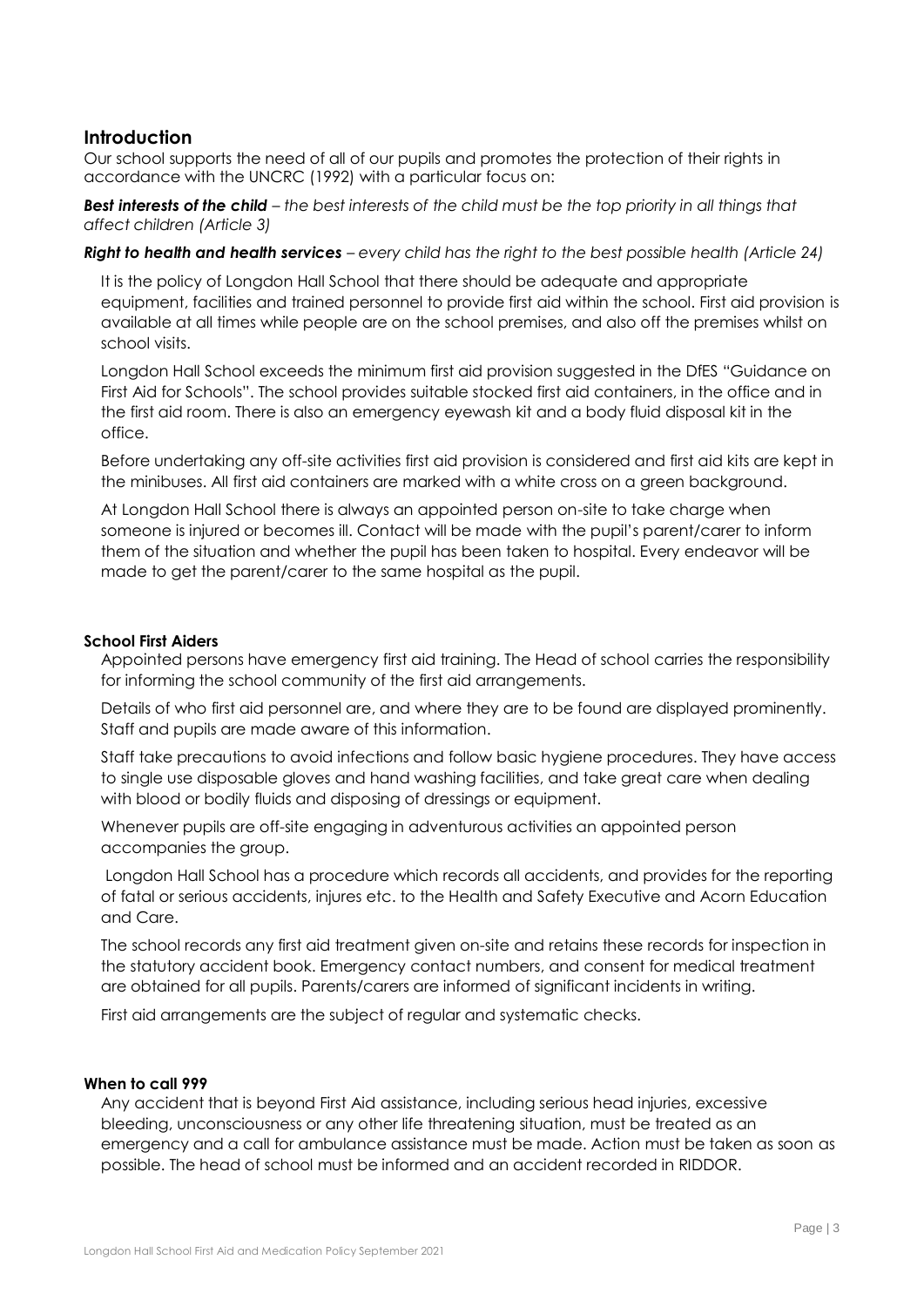#### <span id="page-3-0"></span>**Emergency Procedure for Major Incidents**

In the event of such an emergency or if an 'at risk' pupil falls ill then the member of staff at the incident must:

- 1. Call 999
- 2. Summon a First Aider and get the relevant medication
- 3. Emergency treatment should be delivered

If phoning 999 the following information must be given:

- School telephone number 01543 491051
- School address: Longdon Hall School, Longdon Green, Rugeley, WS15 4PT
- Give your name
- Name of the casualty and symptoms/any known medical condition
- Inform ambulance control of the best entrance e.g. main school
- If an ambulance is called, the reception and SLT should be informed and an adult should go to the notified entrance to give directions to the ambulance crew
- The first aider or responsible adult must accompany the casualty to hospital.
- If the emergency services are called the parent/carer of the casualty will be telephoned by the school admin officer or a member of SLT as soon as is practical.

#### <span id="page-3-1"></span>**Protocol for dealing with body fluid spillages**

The aim is to decrease the exposure risk to blood-borne and body fluid pathogens. Adherence to this policy is the responsibility of all staff that may come in to contact with spillages of blood and other body fluids. All staff should be aware of their personal responsibilities in preventing the spread of infection.

#### **Legal Position**

The school has a duty to protect its staff from hazards encountered during their work: this included microbiological hazards (COSHH 2002). For the purposes of this policy, biohazards are defined as:

- Blood
- Respiratory and oral secretions
- Vomit
- Faeces
- Urine
- Wound drainage

#### **Prevention and preparation in case of spillage**

- Workplace to provide a suitable assessment of the health risks associated with exposure to spillages of body fluids
- Staff to be aware of policy and risks associated with exposure to body fluids
- Provision of appropriate first-aid facilities and staff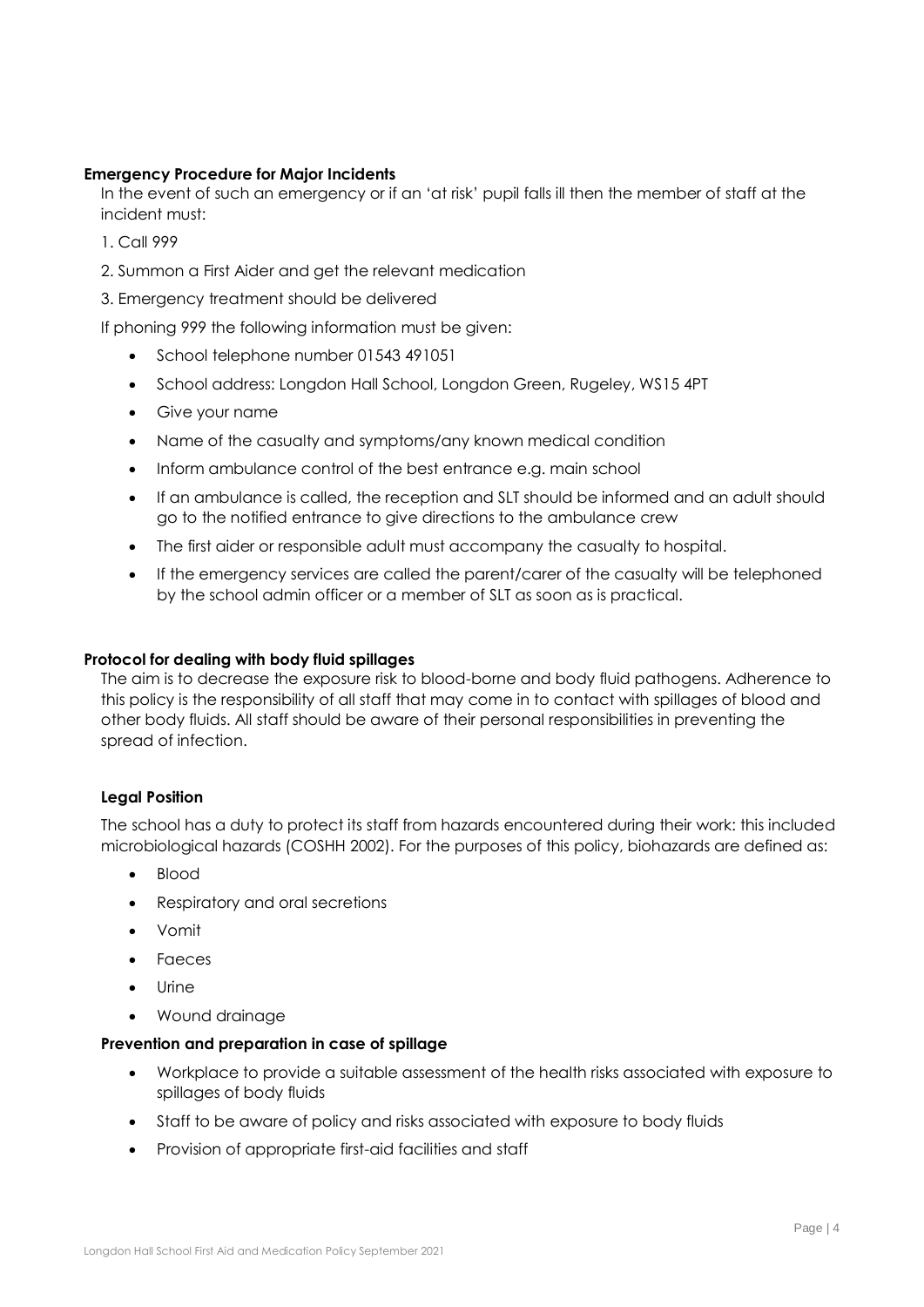- Materials for dealing with spillages to be readily available i.e. 'spillage kits' These are kept in the cleaners cupboard, staff room and medical room
- Regularly evaluate the procedure and update as necessary

Disinfection aims to reduce the number of micro-organisms to a safe level. All blood spills should be treated as a source of infection and dealt with according to strict hygiene principles.

#### **Management**

If any type of body fluid has been spilled onto a surface the following precautions should be made:

- Notify appropriate staff i.e. cleaners, to secure the environment by placing warning signs
- All staff dealing with a biohazard spill to wear protection i.e. disposable gloves and apron, goggles and mask
- Access 'spillage kit' in order to clean up spillage promptly. This pack contains; absorbent granules, disinfectant, scoop and scraper, disposable gloves, bags
- Sprinkle granules over the spillage, completely covering it. This will solidify a liquid in 2 minutes. Don't stand over the solution as it can be a respiratory irritant.
- Using the scoop and scraper provided, remove the now solidified residue and place in bio hazard bag, along with scoop and scraper. Dispose of in accordance with waste management regulations.
- Clean area and equipment thoroughly using hot water and detergent, and disposable cloths.
- Hand hygiene should be performed following management of spillage.
- If a spill contains glass or sharps, these should be picked up with care and placed into a sharps bin

#### <span id="page-4-0"></span>**Medication**

Many pupils will need to take medication, or be given it at school at some time in their school life. For most, this will be for a short period to allow them to finish a course of antibiotics or apply a lotion. In some cases there may be a long-term need for pupils to take medication. To allow pupils to take or be given medication at school minimizes the disruption that could be caused by illness and allows their education to proceed at a steady rate alongside their peers. Although timings of medication will take precedence, even if minor disruption results, we will minimise this as much as possible.

#### **Aim**

To work in partnership with parents/carers, pupils, health professionals and other colleagues to ensure that children who require medication during school time are able to receive it in a safe and secure environment allowing them to continue to make progress at school and progress in their education. All parties will work with the same information in the same format.

#### **Our Commitment**

In common with good practice, we will aim to work in partnership with parents/carers and (as appropriate) pupils to meet their individual needs. The following guidance aims to ensure a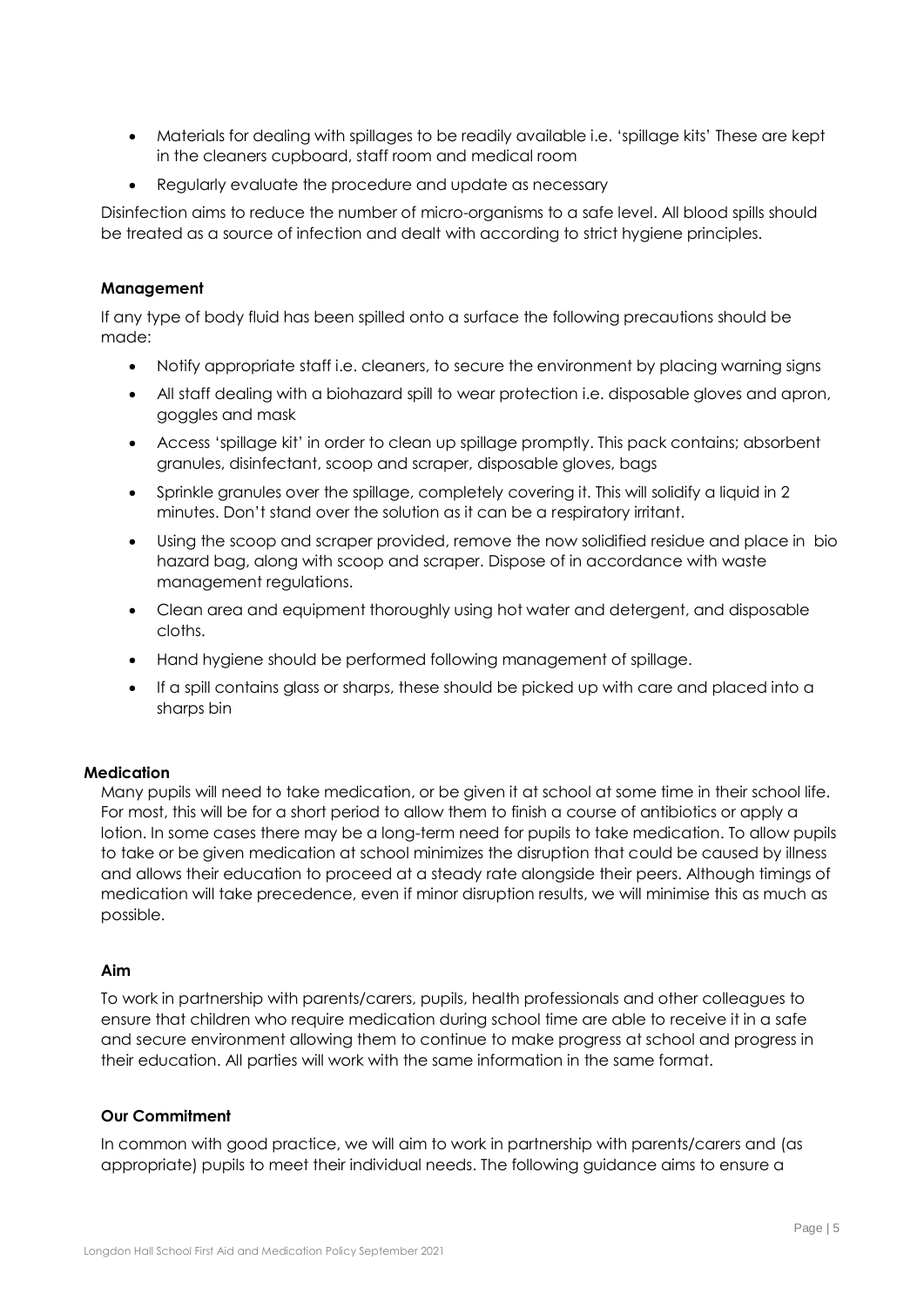smooth-running partnership that minimises the impact of medical requirements on the day-to-day school life of pupils. Parent/carers are encouraged to contact the Head of School if they feel that procedures require adjustment or alteration to suit their specific case. The head of School will then refer this to the prescribing medical professional.

Staff that provide support for pupils with medical needs which may include the administration of medication will be given support by the Head of School, access to necessary information, and receive appropriate training and guidance where necessary. First aid trained staff and anyone administering medicines at any time will also hold the Medication Awareness Certificate.

It is important that pupils who need to take medication at school are involved as closely as possible in the arrangements made for them. When making arrangements for medical care at school the following should be considered:

- Independent management of needs
- Supervised administration of medication
- Staff administration of medication

Staff will assist pupils with their medical needs after consultation with the Head of School. Agreements for administrating medication will normally fall to the Head of School after adequate consultation with parent/carers and pupils. No staff members should enter into individual agreements with parents/carers and pupils.

Longdon Hall School will ensure that training is delivered according to guidelines. Staff administering medication and witnesses signing the medication book will both hold the Medication Awareness Certificate.

Information about an individual pupil's medical condition and related needs will only be disseminated to relevant staff in order to ensure the pupil's wellbeing. Information can only be passed on with the consent of parents/carers.

Where there is concerns about whether Longdon Hall School can meet either a pupil's needs or the expectation of parents/carers, the Head of School will seek advice from Acorn Education & Care and a suitable health professional.

Advice on the storage of medicines should be sought from a qualified pharmacist when required. Instructions with medication should be preserved and followed.

Medicines may be potentially harmful to anyone for whom they are not prescribed. We will try to ensure that risks to the health of others are properly controlled. A secure location is provided by Longdon Hall School, this is the medicine cabinet in the main office.

Medicine must only be brought to school in a suitable container. The container should be clearly labelled with the following information:

- Name pf pupil
- Name of the drug
- Dosage
- Frequency of administration
- Expiry date

Medicines should always be kept in their original containers.

When a medicine requires refrigeration it can be kept in a refrigerator containing food, in an airtight container. To avoid confusion medicines should be kept in a separate shelf used only for the storage of medication. The container should be clearly labelled as described above. If a refrigerator contains medicines, access to it should be carefully monitored. The refrigerator is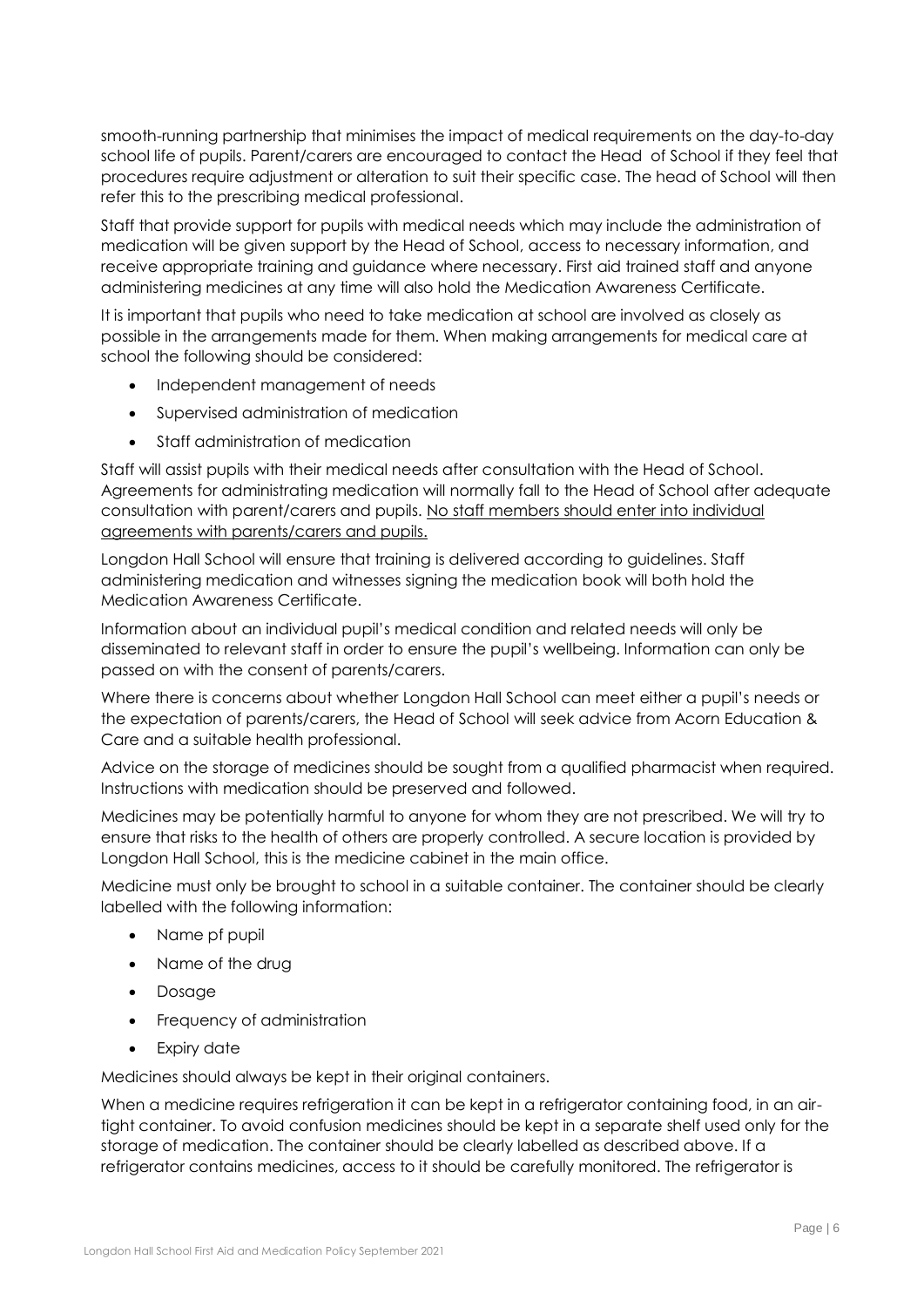situated in the school office. Members of staff who use the refrigerator are made aware of the importance of keeping the medicine safe and secure in a lockable box within the fridge.

In an emergency pupils should have prompt access to their medicine through a recognised procedure. It is the duty of the Head of School to ensure that all staff are familiar with the emergency procedure.

Longdon Hall School staff will NOT dispose of medicines. Out of date medicine will be returned to parents/carers at the end of term for disposal. Parents will be instructed to return these to the pharmacist for safe disposal.

The Head of School will ensure that staff know how to call the Emergency Services/NHS Direct.

A pupil who is taken to hospital by ambulance should be accompanied by a member of staff who will remain until the pupil's parents/carer arrives at the hospital. If a pupil is taken to hospital, it is essential that Longdon Hall School makes every effort to inform parents/carers immediately; failing this the emergency contact person will be informed.

In an emergency it may be necessary for 2 members of staff if possible to take a pupil to hospital in his/her own car. When a pupil is taken to hospital by a member of staff they should also take with them all medication the pupil is currently taking together with the pupils medical record showing what medication has been taken, when it was taken, the dosage and what the medication is being taken for.

#### **Working with parents/carers**

We will work together with parents/carers to ensure that all relevant information with regard to a medical condition which may affect a pupil at school is passed on to all concerned. Information will only be requested from parents/carers when it is necessary to ensure the health and safety of the individual pupil and/or their peers at school. The confidentiality of a child's medical records will be respected. Information is gathered at induction meetings and regular reviews. Separate information is requested when a pupil is going off-site.

All parents/carers will be informed of Longdon Hall School policy and procedures for addressing he medical needs of children.

Parent/carers should provide the school with adequate information about their child's medical condition, treatment, or any special care needed at Longdon Hall School. They should, in partnership with the school, reach an agreement on Longdon Hall School's role in helping to address their child' medical needs. Any details will be passed on to those who need to know using the staff meeting forum.

The cultural and religious views of families should always be respected. If parents make a specific request i.e. they don't want certain treatments for their children, parents will be asked to communicate this is writing and sign it.

Parents/carers will be asked for the following information about medication:

- name of medicine
- Dose
- Method of administration
- Time and frequency of administration
- Other treatment which may involve Longdon Hall School staff or affect the child's performance during the school day
- Side effects which may have a bearing on the child's behaviour or performance at school